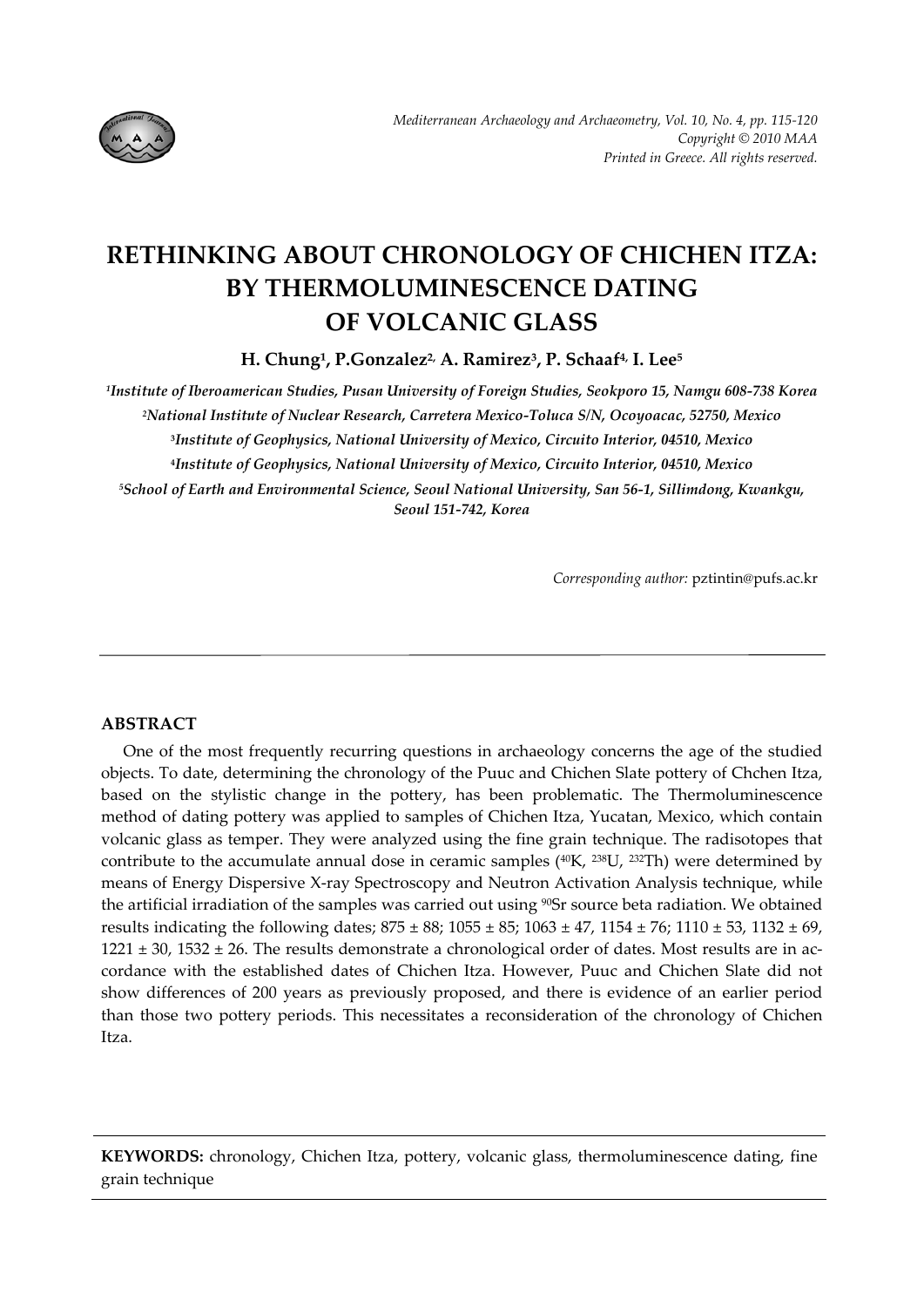## **INTRODUCTION**

Chichen Itza is the most famous ruin of *Post‐ classic Mayan* civilization. Ancient *Mayan* civili‐ zation developed in the areas known today as Mexico, Guatemala, Honduras and Belize. The development of Mayan civilization is divided into three periods: *Preclassic, Classic,* and *Post‐ classic*. As the most developed *Classic Mayan* period decayed around 900 A.D, some Mayans migrated further north to Chichen Itza*,* in the north of the Yucatan peninsula in Mexico. From that time Chichen Itza developed as a foreign and seperate group, named Itza. They flour‐ ished during the next 200 years of the Postclassic period. However after 200 years, this group returned to their homeland and Chichen Itza began to decline (Morley,1987; Piña Chan, 1987).

Over the last 60 years archaeologists deter‐ mined the chronology of Chichen Itza based on the stylistic changes of pottery which are a re‐ sult of the cultural layer sequence. Specially two types of pottery styles were used to distinguish between the Classic and Postclassic periods of Chichen Itza. *Puuc Slate Ware* represents the *Classic* period, 800 to 1000 A.D, before the arri‐ val of foreigners, whereas *Chichen Slate Ware* represents the *Postclassic* period 1000‐1200 A.D., the development period after the arrival of for‐ eigners (Smith,1977).

However, from the very beginning when this chronology was first established, the archaeological evidence of the cultural layer and the chronology based on the stylistic change of pottery were not always matched correctly. (Tozzer,1957; Brainerd,1958). For this reason, a more precise method of dating is necessary to determine the chronology of Chichen Itza. If we could estimate the fabrication date of the *Puuc and Chichen Slate Ware*, we would be able to de‐ termine more precisely the *Classic* and *Post‐ classic* periods of Chichen Itza.

*Thermoluminescence(TL)* is the emission of light when a substance is heated under its in‐ candescence temperature. The TL emitted by the minerals in a pottery sample was produced by the prolonged exposure to the ionizing ra‐ diation emitted by the radioisotopes 238U, 232Th, and 40K embedded in the sample as impurities,

and from the surrounding soil. Cosmic rays also contribute fractionally to the TL signal. The accumulated dose is named *Paleodose(P)*. Radia‐ tions can be found in concentrations of a few parts per million (ppm) and have a very long *half‐life (*between 109 and 1011 years). Therefore, the amount of TL induced is proportional in time from the moment of firing of the pottery to the time when the TL intensity is checked. In‐ creased temperature to fire the pottery com‐ pletely eliminates the TL obtained during the geological time and sets the clock to zero. This means that we can count chronometry from the moment the pottery was fabricated. Therefore *thermoluminescence (TL)* dating could be an ade‐

quate method to determine the fabrication dates

#### **METHODOLOGY**

#### *1. Selection of samples from test pits.*

of the *Puuc* and *Chichen Slate* pottery.

Pottery fragments were collected from all cul‐ tural layers of the 13 test pits of the archaeological site of Chichen Itza. The stratigraphy of Chichen Itza's test pits conserve the cultural period sequence in order (Chung 2000: 101). Fragments of pottery were collected at every cultural layer in the test pits. They were then classified by visible and tactic characteristics, such as *Puuc Slate*, *Chichen Slate*, and others.

Pottery fragments collected from test pits were not washed and were immediately saved on black plastic containers, protected from heat and sunlight, and kept at the field laboratory. There, all sherds were washed and dried natu‐ rally in a cool and shaded location. Next, sherds were selected that were big enough (4‐5 cm each side) for analysis, from every cultural layer and every test pit. After 2‐4 weeks, all selected samples were delivered to the laboratory of Geophisics of National University of Mexico.

## *2. Selection of samples by Petrographic Thin Section analysis*

The samples were cut into very thin layers of  $30\mu$ m in order to analyze the minerals by petrographic thin section study. The results of this study enabled us to divide all samples into two groups. The first group of pottery contained carbonate as temper and the second group con-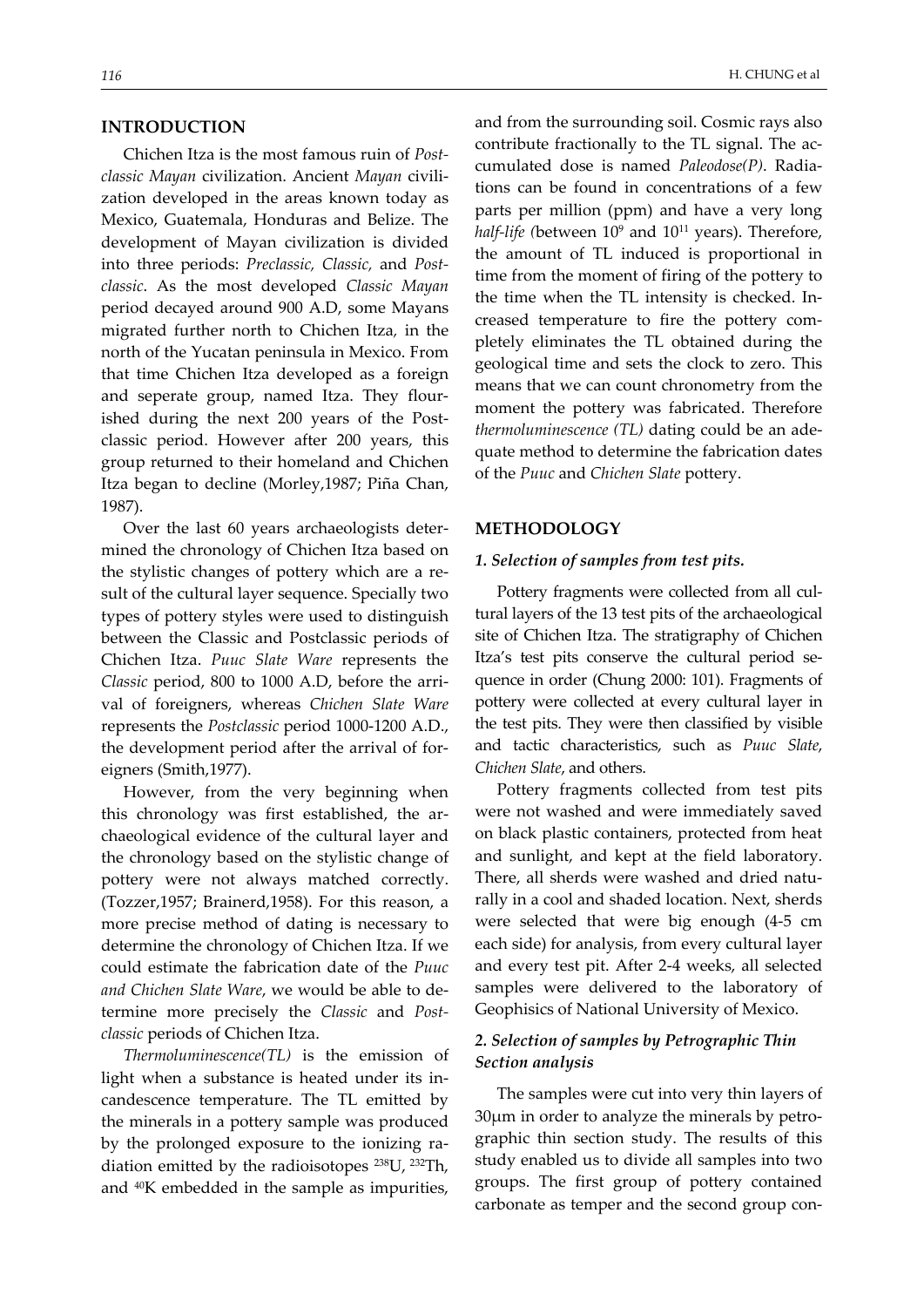tained *volcanic glass shards* as temper. It is possi‐ ble to use TL estimates on either carbonate or volcanic glass. However, since we eliminated carbonate for cleaning we selected samples that contain volcanic glass shard to date. Finally, 8 pottery fragments of *Slate Ware* were selected from different *cultural layers*.



**Fig. 1. Microscopic images of Chichen Slate Ware:**

The left image was taken by crossed nicole; the right image, by open nicole. Volcanic glass, biotite, rock fragmensts, hematite, and clay lumps are visible. Volcanic glass is identified as black shards in the left image and transparent in the right image. The size of the shard is 0.007‐ 0.17 mm. 90X

#### *3. Determination of Annual dose and Paleodose*

The annual dose was estimated with natural radioisotopes (40K, 238U, and 232Th), and *cosmic contribution*. The paleodose was estimated by the *additive* and *regenerativ*e methods of calculat‐ ing the *equivalent dose* and *supralinearity factor* respectively. Once obtained the paleodose and annual dose were substituted into the age equa‐ tion:

$$
Age = \frac{ Paleodose(Q+I) (Gy)}{Annual Bose Rate (Gy/y)}
$$

Where Q: Equivalente dose, I: Supralinearity factor and Annual dose rate (ADR): alpha, beta, gamma and cosmic contribution dose.

To estimate the annual dose rate, the  $40K$ concentration was determined by means of en‐ ergy dispersive spectroscopy (EDS). Mean‐ while, the 238U and 232Th contents were obtained by means of the neutron activation analysis (NAA) technique, using the Triga Mark III reac‐ tor operating at 1 MW. These analyses took place at the National Institute of Nuclear Re‐ search of Mexico. The cosmic contribution (gamma radiation) dose rate was measured us‐

ing locally made LiF: Mg, Cu, P+PTFE TL do‐ simeters (González, 2007).

For determination of Paleodose, the technique applied was the *fine grain method* (Zim‐ merman, 1971). A 2 mm layer was removed from all pottery sample surfaces. Then the sam‐ ple was crushed in an agate pestle and mortar. The fine grains between 4‐11 μm were sepa‐ rated from coarse grains by sinking them into acetone solvent. The collected fine grains were treated with  $H_2O_2$  to remove the organic materials and with HCl to neutralize the carbonates.

More than 60 discs, each carrying 2 mg of the sample, were prepared to check the ability to reproduce the procedure. Discs were made of aluminum substrate 0.5 mm thick and 9 mm in diameter. The preparation and analysis of sam‐ ples was formed under the red light illumina‐ tion. TL readings were carried out at the Geophisics Institute of UNAM using the Daybreak 1100 automated TL analyzer. This system is equipped with a sample‐holder which can carry 20 samples, and it is coupled to a PC Pentium loaded with software to control the process. Be‐ side the function of adjusting the hardware system, the software permits the analysis of the *plateau* (region of interest) and uses the least squares fitting of the growth curves to give an estimate of the dose equivalent  $(Q)$  and the supralinearity correction factor (I).

The dose equivalent (Q) was determined by the *additive method.* Artificial irradiation of the samples was made with a  $^{90}Sr^{-90}Y$ ,  $\beta$  source of Amersham with an activity of 3.7 GBq giving a dose rate of 185 Gy/h. After irradiation, samples were stored in the dark, and the TL readings were taken 15 days later. No variation in TL intensity was observed during this storage pe‐ riod. Data taken into account was from the discs whose readings exhibited an uncertainty of less than 4%. This suggests that the sample does not undergo anomalous fading.

Determination of factor (I) was carried out by means of the *regeneration method*. The natural TL curve of each sample was confirmed previ‐ ously. Each of these samples were divided into 16 separate discs and irradiated to regenerate a new TL curve. In each study, samples were ir‐ radiated in groups of 4 discs at a time. Four arti‐ ficial doses of 1 β, 2 β, 3 β and 4 β were given in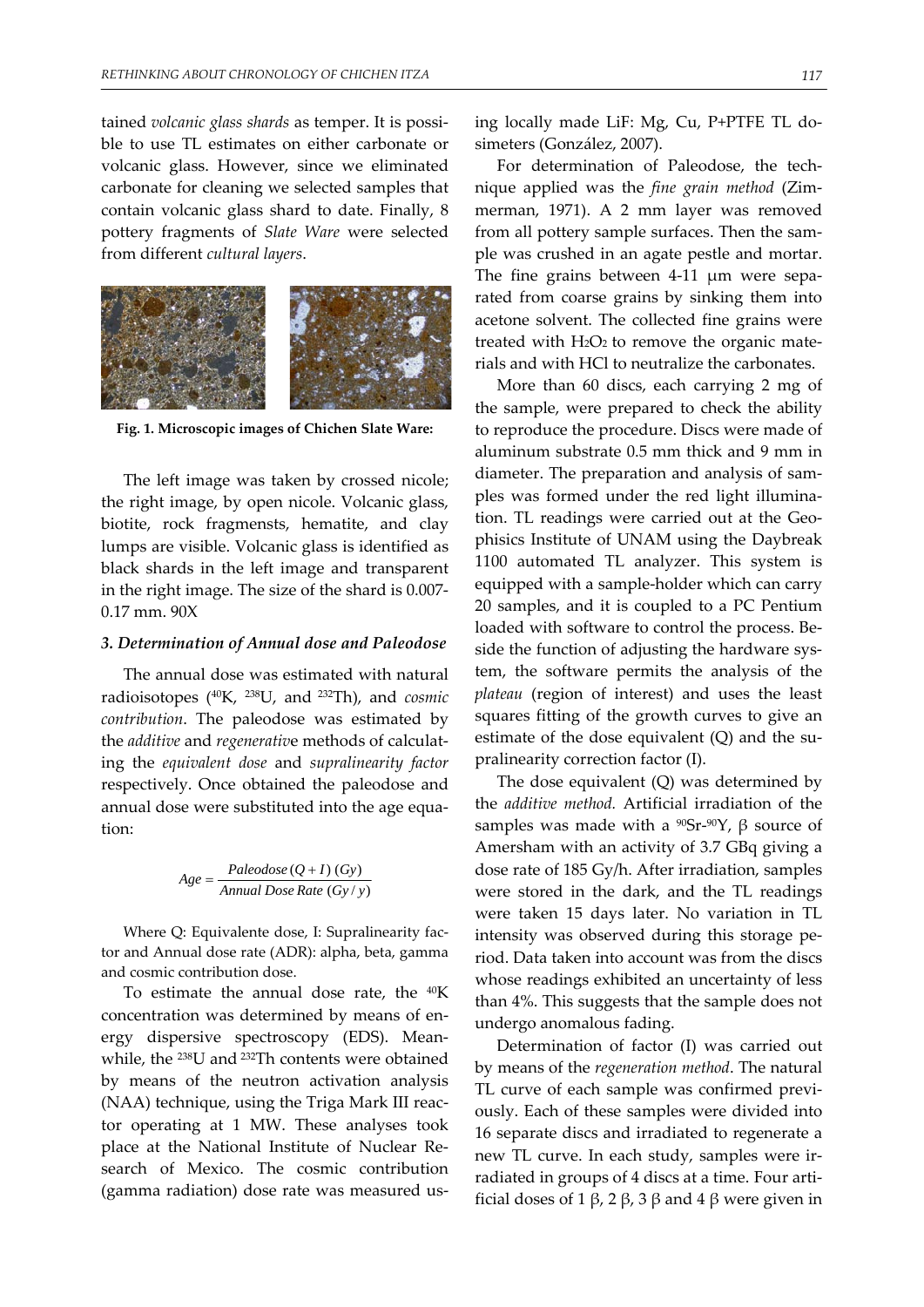vacuum. If we graph the doses against the *TL intensity*, we will obtain a calibration curve which determines the correction factor of *supra‐ linearity (I)*.

## **RESULTS**

Table 1 shows the amount of 40K, 238U and 232Th concentrations, the moisture contribution and the annual dose rates in mGy  $v<sup>-1</sup>$  of each sample. The average gamma radiation received from soil and cosmic rays was  $0.36 \pm 0.01$  mGy  $y$ <sup>1</sup>. Taking an α efficiency factor of 0.10 and a Th/U ratio of 3:1 (Adamiec, 1998), annual dose rates in dry conditions were obtained.

**Table 1. Concentration of 40K, 238U, and 232Th, moisture and annual dose (A.D. mGy y‐1) of each sample**

| Sample           | $K(\%)$         | $U$ (ppm)       | Th (ppm)         | Moisture<br>(%) | A.D.<br>(mGv/v) |
|------------------|-----------------|-----------------|------------------|-----------------|-----------------|
| CH11             | $1.26 \pm 1.01$ | $4.85 \pm 0.07$ | $32.06 \pm 3.21$ | 18.84           | $5.32 \pm 0.19$ |
| CH <sub>13</sub> | $2.76 \pm 0.80$ | $3.79 \pm 0.06$ | $13.12 \pm 0.16$ | 18.22           | $4.44 \pm 0.13$ |
| CH <sub>14</sub> | $2.79 \pm 0.71$ | $2.18 \pm 0.05$ | $16.39 \pm 0.20$ | 16.34           | $4.25 \pm 0.15$ |
| CH <sub>15</sub> | $264 + 124$     | $1.36 \pm 0.04$ | $22.53 \pm 0.28$ | 14.79           | $4.44 \pm 0.18$ |
| CH <sub>16</sub> | $2.34 \pm 1.20$ | $2.17 \pm 0.33$ | $20.07 \pm 1.71$ | 15.07           | $4.31 \pm 0.15$ |
| CH <sub>17</sub> | $2.54 \pm 0.97$ | $2.02 \pm 0.04$ | $13.85 \pm 0.22$ | 14.03           | $3.93 + 0.02$   |
| <b>CH18</b>      | $243 + 172$     | $1.93 \pm 0.03$ | $13.65 \pm 0.21$ | 17.44           | $3.64 \pm 0.03$ |
| CH19             | $2.45 + 0.78$   | $2.40 \pm 0.13$ | $22.00 \pm 3.77$ | 15.92           | $4.55 \pm 0.24$ |

Figure 2 shows the plateau test. We can ob‐ serve an increasing factor from 200ºC and form a plateau between 290‐310ºC, in which it is pos‐ sible to evaluate the parameters within a high confidence level (Aitken, 1985).



**Fig. 2. Plateau test of CH16 shows the stable region between 290‐310ºC.**

Figure 3 shows the glow curves of unirradi‐ ated samples (NTL) CH16 as well as those irra‐ diated with 90Sr beta radiation at four different doses (NTL+nβ). The irradiation dose of beta were 1ß=3.5 Gy, 2ß=7.5 Gy, 3ß=10.5 Gy and



**Fig. 3. Glow curves of CH16 both unirradiated (NTL) and irradiated at four different doses (NTL+nß), 1ß=3.5 Gy, 2 =7.5 Gy, 3ß=10.5 Gy and 4ß=14.0 Gy.** 

Figure 4 demonstrates how calibrated glow curves interpolated to zero TL intensity (TL=0) gives the dose equivalent (Q). Dose equivalent (Q) was determined at every 10°C temperature intervals in the range from 250 up to 400°C for the CH16 sample.



**Fig. 4. Equivalent dose Q of CH16**

The correction factor due to *supralinearity* was determined by means of the *regeneration method* at the same 10 °C temperature intervals. These results are shown in figures 5 and 6 re‐ spectively.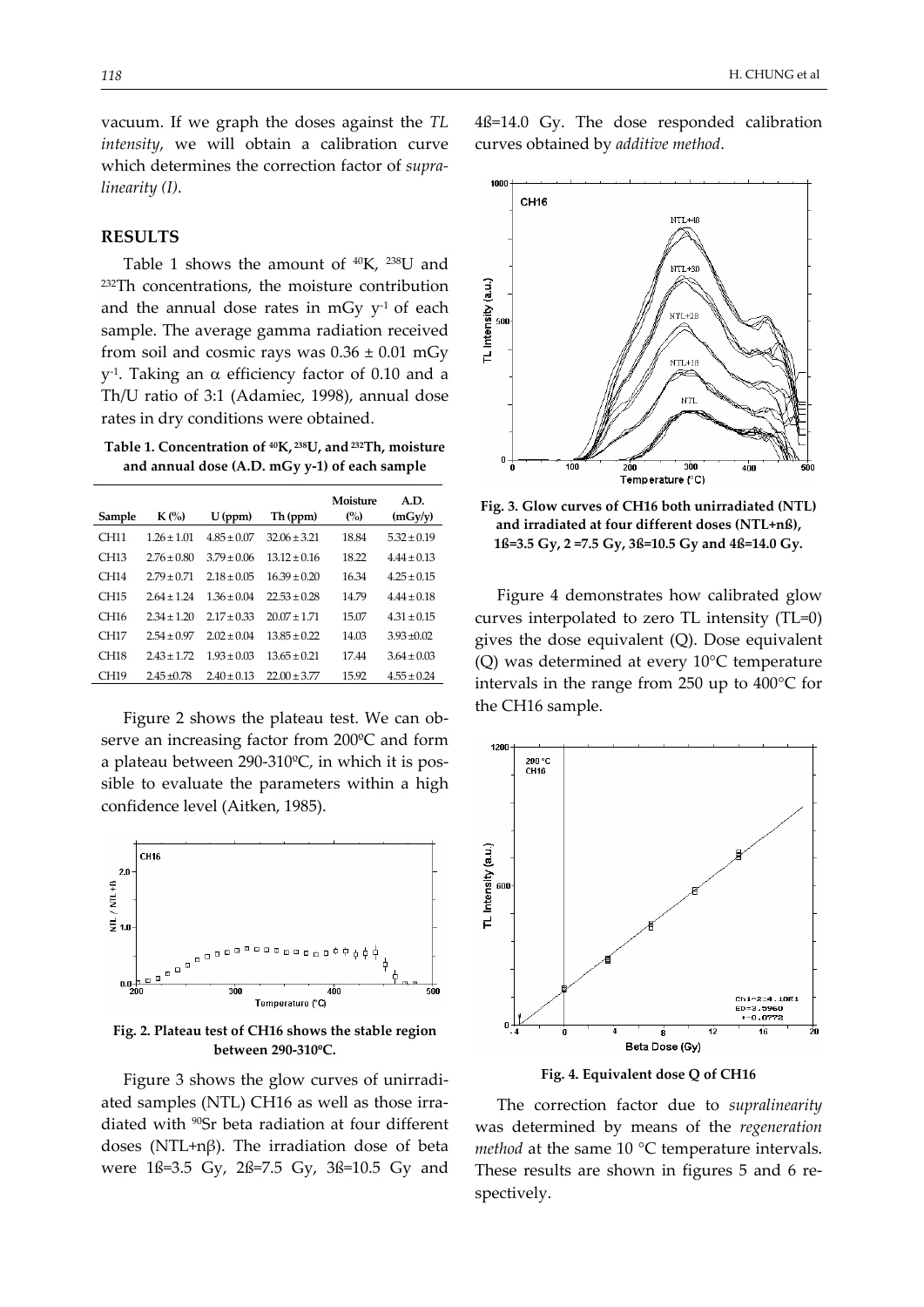

**Fig. 5. Regenerated growth curves of CH16, irradiated at the same dose, ), 1ß=3.5 Gy, 2 =7.5 Gy, 3ß=10.5 Gy and 4ß=14.0 Gy.**

Figure 6 shows regenerated growth curves determine the *supralinearity* factor (I) with the same 10°C temperature intervals.



**Fig. 6. The** *supralinearity* **correction factor I of CH16, irradiated at nß**

The equivalent dose (Q) plus supralinearity factor (I) determine the Plaeodose. Table 2 shows the result of Q and I, and total amount of Paleodose.

**Table 2. The equivalent dose (Q), supralinearity factor (I) and total amount of paleodose (P)** 

| Sample           | Q(Gy)           | I(Gy)           | $P(G_V)$        |
|------------------|-----------------|-----------------|-----------------|
| CH11             | $319 + 003$     | $177 + 015$     | $497 + 015$     |
| $CH13*$          | $1, 26 + 0, 04$ | $0.80 + 0.09$   | $2.07 \pm 0.10$ |
| CH14             | $2.23 \pm 0.03$ | $1.55 \pm 0.03$ | $3.78 \pm 0.04$ |
| CH15             | $3.19 \pm 0.08$ | $0.66 + 0.04$   | $3.85 \pm 0.09$ |
| CH <sub>16</sub> | $3.59 \pm 0.17$ | $0.50 + 0.32$   | $4.09 \pm 0.36$ |
| CH17             | $2.79 \pm 0.08$ | $0.29 + 0.01$   | $3.08 \pm 0.04$ |
| CH18             | $3.75 \pm 0.20$ | $0.36 + 0.39$   | $4.11 \pm 0.32$ |
| CH <sub>19</sub> | $2.89 \pm 0.17$ | $0.95 \pm 0.31$ | $3.84 \pm 0.35$ |

The obtained Paleodose and annual dose are substituted into the age equation and the result shown in table 3.

| Table 3. The annual dose, the Paleodose and the age |  |
|-----------------------------------------------------|--|
| obtained by the Age equation.                       |  |

| Sample           | A.D.<br>(mGy/y) | P(Gy)           | Age $(y)$ ,<br>B.P. | Converted<br>to A.D. |
|------------------|-----------------|-----------------|---------------------|----------------------|
| CH11             | $5.32 + 0.19$   | $497 + 015$     | $934 + 47$          | $1063 \pm 47$        |
| $CH13*$          | $444 + 013$     | $2.07 + 0.10$   | $466 + 26$          | $1532 \pm 26$        |
| CH14             | $425 + 015$     | $.378 + 0.04$   | $889 \pm 53$        | $1110 \pm 53$        |
| CH15             | $444 + 018$     | $3.85 + 0.09$   | $867 + 69$          | $1132 \pm 69$        |
| CH16             | $4.31 + 0.15$   | $4.09 \pm 0.36$ | $949 + 85$          | $1055 \pm 85$        |
| CH17             | $3.93 \pm 0.02$ | $3.08 + 0.04$   | $784 \pm 99$        | $1221 \pm 99$        |
| CH <sub>18</sub> | $3.64 + 0.03$   | $411 + 032$     | $1129 \pm 113$      | $875 \pm 113$        |
| CH <sub>19</sub> | $4.55 \pm 0.24$ | $3.84 \pm 0.35$ | $844 \pm 76$        | $1154 \pm 76$        |

## **DISCUSSION AND CONCLUSION**

It is the first try to apply *Thermoluminescence* dating to mayan pottery. The aim of this inves‐ tigation was: TL dating is useful to establish chronology of mayan civilization and if so, what kind of pottery could be useful.

Table 4 shows the final dates determined for the pottery of Chichen Itza and a comparison to archaeologically estimated dates.

**Table 4. Comparison of TL date and archaeologically estimated date**

|                  |                   | Date by TL    | <b>Estimated date</b> |
|------------------|-------------------|---------------|-----------------------|
| Sample           | <b>Slate Type</b> | (AD)          | (AD)                  |
| <b>CH11</b>      | Puuc              | $1063 + 47$   | 800-1000              |
| $CH13*$          | Chichen           | $1532 + 26$   | 1000-1200             |
| CH14             | Chichen           | $1110 + 53$ . | 1000-1200             |
| CH15             | Chichen Slate     | $1132 + 69$   | 1000-1200             |
| CH <sub>16</sub> | Early Chichen     | $1055 \pm 85$ | unknown               |
| CH17             | Chichen           | $1221 \pm 30$ | 1000-1200             |
| CH18             | Tintin            | $875 \pm 88$  | unknown               |
| CH19             | Puuc (?)          | $1154 \pm 76$ | $800-1000(?)$         |

We can observe a chronological order of dates; Tintin Slate (CH18),  $875 \pm 88$ ; Early Chichen Slate(CH16), 1055 ± 85; Puuc Slate (CH11, CH19), 1063 ± 47, 1154 ± 76; and Chichen Slate (CH13, CH14, CH15, CH17), 1110  $± 53, 1132 ± 69, 1221 ± 30, 1532 ± 26$ . The results demonstrate that among the four samples of Chichen Slate Ware, 3 samples show dates very close to previously estimated dates. As well we identified a date earlier than the *Puuc* and *Chichen Slate* periods.

When comparing the results of TL dating and previous chronological dating, it is impor‐